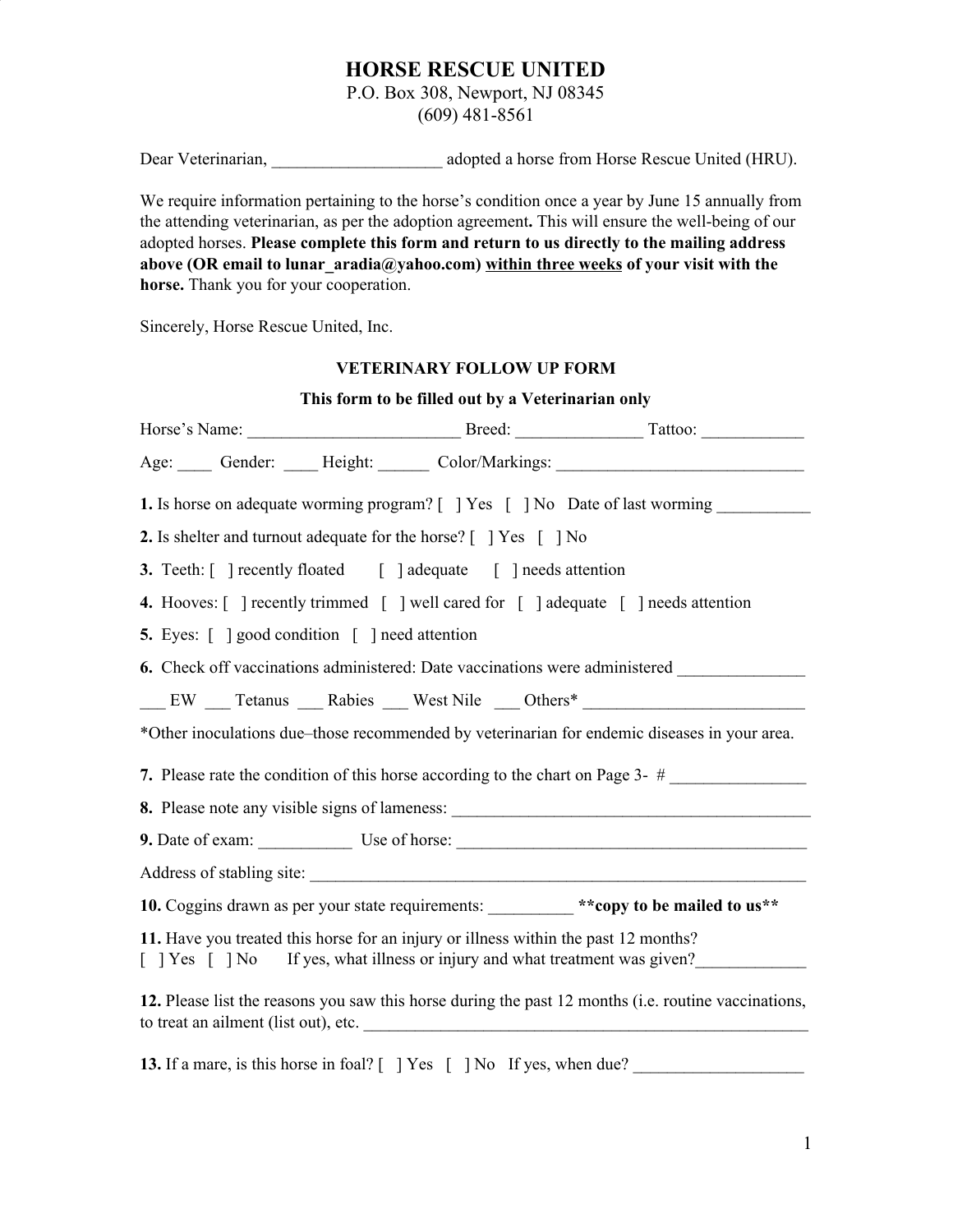## **HORSE RESCUE UNITED**

P.O. Box 308, Newport, NJ 08345

(609) 481-8561

|                                                   | Name of Clinic:                                                                                                                                                                              |
|---------------------------------------------------|----------------------------------------------------------------------------------------------------------------------------------------------------------------------------------------------|
|                                                   |                                                                                                                                                                                              |
|                                                   |                                                                                                                                                                                              |
|                                                   | By signing this form, I certify that I have personally examined the above-mentioned equine<br>within the past three weeks and he or she is in the health/condition that I have listed above. |
|                                                   | Date: $\qquad \qquad$                                                                                                                                                                        |
| Your recommendations or comments are appreciated: |                                                                                                                                                                                              |
|                                                   | ,我们也不会有什么。""我们的人,我们也不会有什么?""我们的人,我们也不会有什么?""我们的人,我们也不会有什么?""我们的人,我们也不会有什么?""我们的人                                                                                                             |
|                                                   |                                                                                                                                                                                              |
|                                                   |                                                                                                                                                                                              |

**If there is any concern for this horse, please contact HRU confidentially at (609) 481-8561 or lunar\_aradia@yahoo.com.**

*\*Form updated January 2021*